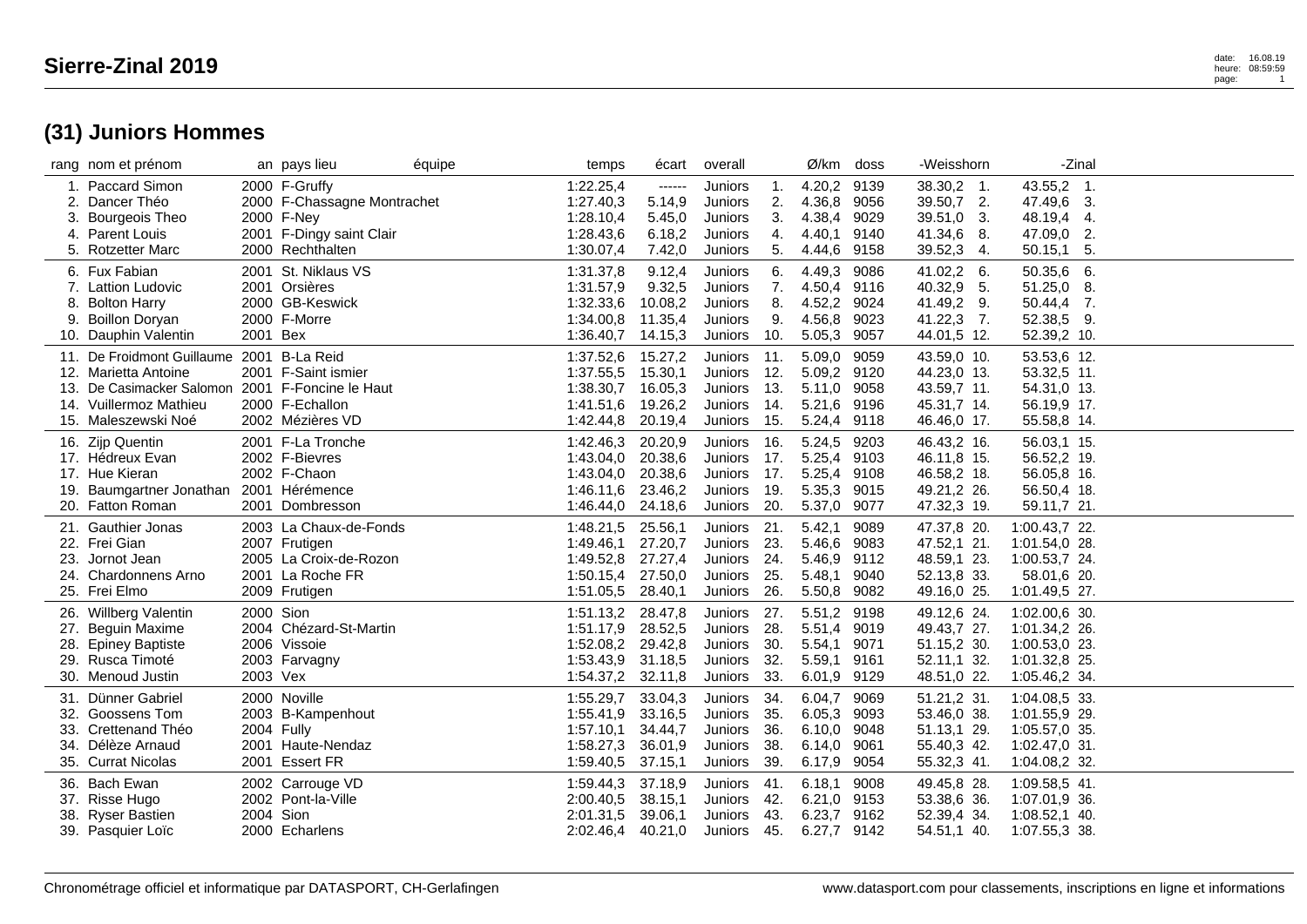## heure: 09:00:00 page: 2

|     | rang nom et prénom                                                                                             |            | an pays lieu                                                                                       | équipe | temps                                                                                                           | écart                                               | overall                                                    |                                    | Ø/km                                                     | doss                                 | -Weisshorn                                                                          | -Zinal                                                                              |  |
|-----|----------------------------------------------------------------------------------------------------------------|------------|----------------------------------------------------------------------------------------------------|--------|-----------------------------------------------------------------------------------------------------------------|-----------------------------------------------------|------------------------------------------------------------|------------------------------------|----------------------------------------------------------|--------------------------------------|-------------------------------------------------------------------------------------|-------------------------------------------------------------------------------------|--|
|     | 40. Pasquier Colin<br>41. Vin Brieux<br>42. Salamin Léo<br>43. Ménard Ilan<br>44. Richard Matilin              |            | 2002 Echarlens<br>2003 B-Laeken<br>2007 Bussigny<br>2006 Grimentz<br>2004 F-Boege                  |        | 2:04.15,9<br>2:05.03.9<br>2:06.18,8<br>2:07.38,0<br>2:09.20,7                                                   | 41.50,5<br>42.38,5<br>43.53,4<br>45.12,6<br>46.55,3 | Juniors<br><b>Juniors</b><br>Juniors<br>Juniors<br>Juniors | -46.<br>47.<br>- 48.<br>49.<br>50. | 6.32,4 9141<br>6.34,9<br>6.38,8<br>6.43,0<br>6.48,4      | 9193<br>9165<br>9128<br>9150         | 53.22,8 35.<br>56.13,4 43.<br>58.39,4 51.<br>54.49,3 39.<br>56.22,4 44.             | 1:10.53,1 42.<br>1:08.50,5 39.<br>1:07.39,4 37.<br>1:12.48,7 45.<br>1:12.58,3 46.   |  |
| 47. | 45. Ellinghorst Paul<br>46. Chavanne Naël<br>Zwahlen Théo<br>48. Hannart Aymeric<br>49. Savioz Noah            |            | 2007 GB-London<br>2000 Neuchâtel<br>2001 Orbe<br>2007 Vissoie<br>2004 Vissoie                      |        | 2:09.37,5<br>2:10.30,0<br>2:11.02,9<br>2:11.41,0<br>2:11.45,4                                                   | 47.12,1<br>48.04,6<br>48.37,5<br>49.15,6<br>49.20,0 | Juniors<br>Juniors<br>Juniors<br>Juniors<br>Juniors        | 51.<br>52.<br>53.<br>54.<br>55.    | 6.49,3<br>6.52,1<br>6.53,8<br>6.55,8<br>6.56,0           | 9070<br>9041<br>9208<br>9098<br>9170 | 56.30,6 45.<br>57.26,8 47.<br>59.45,3 52.<br>53.44,9 37.<br>57.12,4 46.             | 1:13.06,9 48.<br>1:13.03,2 47.<br>1:11.17,6 43.<br>1:17.56,1 54.<br>1:14.33,0 50.   |  |
| 53. | 50. Amstutz Quentin<br>51. Amstutz Thibaut<br>52. Rossi Tim<br>Bonnard Raphaël<br>54. Antille Arthur           |            | 2004 Genève<br>2007 Genève<br>2007 Suisse<br>2005 Vissoie<br>2004 Villaz-St-Pierre                 |        | 2:12.12,6<br>2:14.44,9<br>2:16.10,3<br>2:16.57,6<br>2:17.25,2 54.59,8                                           | 49.47,2<br>52.19,5<br>53.44,9<br>54.32,2            | Juniors<br>Juniors 57.<br>Juniors<br>Juniors<br>Juniors    | 56.<br>-58.<br>60.<br>61.          | 6.57,5<br>7.05,5<br>7.10,0 9157<br>7.12,5<br>7.13,9      | 9002<br>9003<br>9027<br>9004         | 58.37,0 48.<br>59.51,1 53.<br>58.39,0 50.<br>1:04.09,6 71.<br>58.37,0 48.           | 1:13.35,6 49.<br>1:14.53,8 51.<br>1:17.31,3 53.<br>1:12.48,0 44.<br>1:18.48,2 58.   |  |
| 56. | 55. Markwalder Enak<br><b>Etienne Maxime</b><br>57. Sembresq Soleo<br>58. Malis Julien<br>59. Antille Jules    |            | 2006 Suisse<br>2006 Le Mont-sur-Lausanne<br>2007 Chambésy<br>2002 Veyrier<br>2007 Villaz-St-Pierre |        | 2:18.13,5<br>2:18.38,0<br>2:19.11,1<br>2:19.16,4 56.51,0<br>2:19.59,8                                           | 55.48,1<br>56.12,6<br>56.45,7<br>57.34,4            | Juniors<br>Juniors<br>Juniors<br>Juniors<br>Juniors        | 63.<br>64.<br>65.<br>66.<br>67.    | 7.16,5<br>7.17.7<br>7.19,5 9174<br>7.19,8<br>7.22,0      | 9121<br>9073<br>9119<br>9005         | 1:01.17,1 61.<br>59.59,1 54.<br>1:01.10.8 59.<br>1:01.08,3 57.<br>1:00.26,7 55.     | 1:16.56,4 52.<br>1:18.38,9 57.<br>1:18.00.3 55.<br>1:18.08,1 56.<br>1:19.33,1 60.   |  |
|     | 60. Crettaz Jordan<br>61. Oppliger Ludovic<br>62. Sauthier Kevin<br>63. Rossi Théo<br>64. Hannart Maxime       | 2009 Fully | 2004 Epalinges<br>2004 St-Séverin<br>2005 Suisse<br>2010 Vissoie                                   |        | 2:20.28,4<br>2:21.39,2 59.13,8<br>2:23.00,3 1:00.34,9<br>2:25.28,1 1:03.02,7<br>2:25.29,9 1:03.04,5             | 58.03,0                                             | Juniors<br>Juniors<br>Juniors<br>Juniors<br>Juniors        | 68.<br>69.<br>71.<br>- 73.<br>74.  | 7.23,6<br>7.27,3<br>7.31,5<br>7.39,3 9156<br>7.39,4 9099 | 9046<br>9137<br>9167                 | 1:01.15,9 60.<br>1:01.10,4 58.<br>1:02.49,8 65.<br>1:03.34,7 68.<br>1:03.29,9 67.   | 1:19.12,5 59.<br>1:20.28,8 62.<br>$1:20.10,5$ 61.<br>1:21.53,4 64.<br>1:22.00,0 66. |  |
|     | 65. Herrington Sean<br>66. Ubaghs Matthew<br>67. Zenhäusern Léo<br>68. Haas Lucien<br>69. Stauffer Raphael     |            | 2001 Grimentz<br>2004 Echichens<br>2002 Courtion<br>2001 Misery<br>2000 Gollion                    |        | 2:26.22,4 1:03.57,0<br>2:26.27,4 1:04.02,0<br>2:27.14,4 1:04.49,0<br>2:28.17,4 1:05.52,0<br>2:28.29,6 1:06.04,2 |                                                     | Juniors<br>Juniors<br>Juniors<br>Juniors<br>Juniors        | 75.<br>- 76.<br>77.<br>79.<br>80.  | 7.42,2<br>7.42,4<br>7.44,9<br>7.48,2<br>7.48,9           | 9105<br>9185<br>9202<br>9097<br>9177 | 1:03.43,1 69.<br>$1:01.17,1$ 61.<br>1:06.23,3 75.<br>1:06.23,3 75.<br>1:03.58,6 70. | 1:22.39,3 68.<br>1:25.10,3 71.<br>1:20.51,1 63.<br>1:21.54,1 65.<br>1:24.31,0 69.   |  |
|     | 70. Schaller Adrien<br>71. Modarressi Shahin<br>72. Savioz Mathis<br>73. Toussaint Maxime<br>74. Correvon Eloi |            | 2002 Rebeuvelier<br>2005 Anières<br>2006 Veyras<br>2005 B-Namur<br>2009 Montagny-près-Yverdon      |        | 2:28.30,7 1:06.05,3<br>2:28.30,9 1:06.05,5<br>2:31.02,2 1:08.36,8<br>2:31.27,0 1:09.01,6<br>2:32.31,0 1:10.05,6 |                                                     | Juniors<br>Juniors<br>Juniors<br>Juniors<br>Juniors        | 81.<br>- 82.<br>85.<br>86.<br>87.  | 7.48,9<br>7.48,9<br>7.56,9 9169<br>7.58,2 9182<br>8.01,6 | 9171<br>9133<br>9044                 | 1:02.48,3 64.<br>1:03.05,2 66.<br>1:05.47,4 74.<br>1:02.29,9 63.<br>1:09.52,6 84.   | 1:25.42,4 74.<br>1:25.25,7 73.<br>1:25.14,8 72.<br>1:28.57,1 82.<br>1:22.38,4 67.   |  |
|     | 75. Roux Robin<br>76. Amsler Léonard<br>77. Bastin Maxime<br>78. Rosset Lorenzo                                |            | 2003 Zinal<br>2002 Collonge-Bellerive<br>2001 B-Ougrée<br>2006 Suisse                              |        | 2:33.43,7 1:11.18,3<br>2:34.15,4 1:11.50,0<br>2:34.25,8 1:12.00,4<br>2:34.36,8 1:12.11,4                        |                                                     | Juniors<br>Juniors<br>Juniors<br>Juniors 91.               | 88.<br>- 89.<br>90.                | 8.05,4 9159<br>8.07.1<br>8.07,6<br>8.08,2 9155           | 9001<br>9013                         | 1:00.50,1 56.<br>1:06.54,9 77.<br>1:05.00.5 72.<br>1:08.52,1 80.                    | 1:32.53,6 88.<br>1:27.20,5 77.<br>1:29.25,3 83.<br>1:25.44,7 75.                    |  |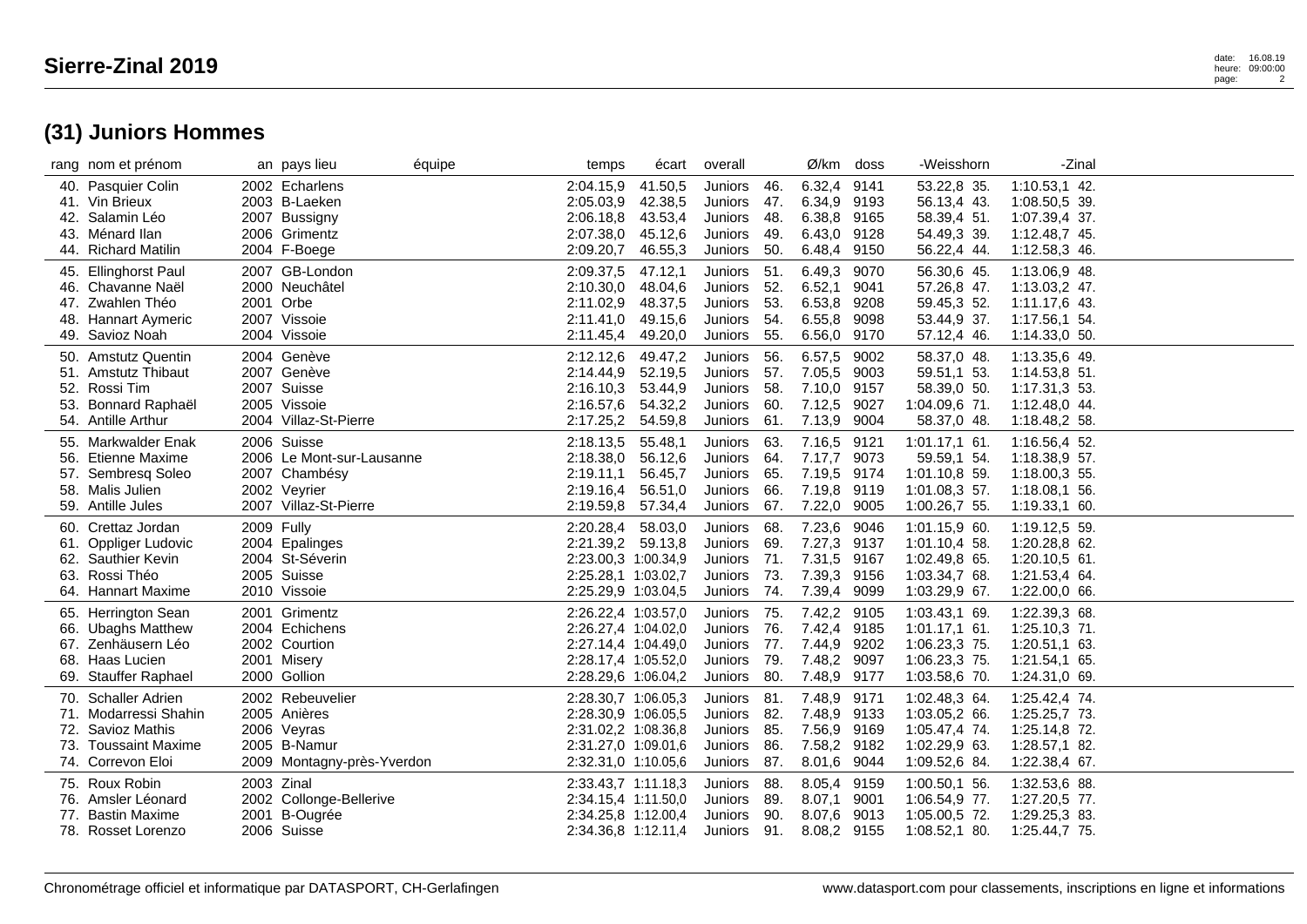## heure: 09:00:00 page:

|      | rang nom et prénom                                                                                                         | an pays lieu                                                                                      | équipe | temps                                                                                                           | écart           | overall                                                                                                                             |                                                               | Ø/km doss            | -Weisshorn                                                                             | -Zinal                                                                                 |  |
|------|----------------------------------------------------------------------------------------------------------------------------|---------------------------------------------------------------------------------------------------|--------|-----------------------------------------------------------------------------------------------------------------|-----------------|-------------------------------------------------------------------------------------------------------------------------------------|---------------------------------------------------------------|----------------------|----------------------------------------------------------------------------------------|----------------------------------------------------------------------------------------|--|
|      | 79. Bastin Louis<br>80. Cavalier Paul<br>81. Germanier Hugo                                                                | 2005 B-Ougrée<br>2008 Bournens<br>2008 Chamoson                                                   |        | 2:34.57,0 1:12.31,6<br>2:35.19,1 1:12.53,7<br>2:39.41.2 1:17.15.8                                               |                 | Juniors 92.<br>Juniors 93.<br>Juniors 101.                                                                                          | 8.09,3<br>8.10,4<br>8.24,2                                    | 9012<br>9039<br>9090 | 1:05.01,7 73.<br>1:10.27,7 86.<br>1:08.32,5 79.                                        | 1:29.55,3 85.<br>1:24.51,4 70.<br>1:31.08.7 86.                                        |  |
|      | 82. Veyrand Nael<br>83. Diserens Lucas                                                                                     | 2009 Evionnaz<br>2005 Semsales                                                                    |        | 2:39.42,4 1:17.17,0<br>2:40.27,0 1:18.01,6                                                                      |                 | Juniors 102.<br>Juniors 103.                                                                                                        | 8.24,3 9192<br>8.26,6                                         | 9065                 | 1:10.12,7 85.<br>1:13.51,7 90.                                                         | 1:29.29,7 84.<br>1:26.35,3 76.                                                         |  |
|      | 84. Melly Cyril<br>85. Salamin Axel<br>86. Meier Jin                                                                       | 2009 Ayer<br>2008 Vissoie<br>2007 Suisse                                                          |        | 2:42.03,0 1:19.37,6<br>2:42.15,3 1:19.49,9<br>2:43.30,3 1:21.04,9                                               |                 | Juniors 105.<br>Juniors 106.<br>Juniors 108.                                                                                        | 8.31,7<br>8.32,3<br>8.36,3 9123                               | 9124<br>9163         | 1:14.20,5 93.<br>1:14.42,1 97.<br>1:14.41,8 96.                                        | 1:27.42,5 79.<br>1:27.33,2 78.<br>1:28.48,5 81.                                        |  |
|      | 87. Buchard Mathias<br>88. Rigal Keryan                                                                                    | 2007 Bramois<br>2003 F-Dingy en Vuache                                                            |        | 2:45.34,2 1:23.08,8<br>2:46.31,7 1:24.06,3                                                                      |                 | Juniors 110.<br>Juniors 112.                                                                                                        | 8.42,8<br>8.45,8 9151                                         | 9032                 | 1:17.04,9 102.<br>1:07.05,9 78.                                                        | 1:28.29,3 80.<br>1:39.25,8 96.                                                         |  |
| 89.  | Bovon Romain<br>90. Van Wonterghem Tom<br>91. Schevers Edouard<br>92. Monnet Bastien<br>93. Hata-Golding Hiroaki           | 2007 Suisse<br>2004 B-Ciney<br>2004 B-Sorinne-la-Longue<br>2004 St-Jean VS<br>2010 Grand-Saconnex |        | 2:46.33,0 1:24.07,6<br>2:46.55,9 1:24.30,5<br>2:46.57,7 1:24.32,3<br>2:47.52,5 1:25.27,1<br>2:49.37,3 1:27.11,9 |                 | Juniors 113.<br>Juniors 116.<br>Juniors 117.<br>Juniors 118.<br>Juniors 122.                                                        | 8.45,9<br>8.47,1<br>8.47,2 9173<br>8.50,1<br>8.55,6 9101      | 9030<br>9188<br>9134 | 1:15.21,5 99.<br>1:12.57,7 89.<br>1:12.57,5 88.<br>1:09.45,4 83.<br>1:14.32,7 95.      | 1:31.11,5 87.<br>1:33.58,2 90.<br>1:34.00,2 91.<br>1:38.07,1 94.<br>1:35.04,6 92.      |  |
|      | 94. Venezia Diego<br>95. Crettaz Lenny<br>96. Héritier Maxime<br>97. Bonnard Yannick<br>98. Rebora Arthur                  | 2009 Lausanne<br>2006 Fully<br>2007 Vétroz<br>2009 Vissoie<br>2007 Assens                         |        | 2:49.53,8 1:27.28,4<br>2:51.37,1 1:29.11,7<br>2:53.18,4 1:30.53,0<br>2:53.59,6 1:31.34,2<br>2:54.32,8 1:32.07,4 |                 | Juniors 123.<br>Juniors 125.<br>Juniors 130.<br>Juniors 133.<br>Juniors 134.                                                        | 8.56,5 9191<br>9.01,9<br>9.07,2 9104<br>9.09,4<br>9.11,2 9146 | 9047<br>9028         | 1:14.44,0 98.<br>1:09.26,0 82.<br>1:13.59,4 91.<br>1:14.20,0 92.<br>1:21.00,9 106.     | 1:35.09,8 93.<br>1:42.11,1 99.<br>1:39.19,0 95.<br>1:39.39,6 98.<br>1:33.31,9 89.      |  |
| 101. | 99. Theytaz Yohan<br>100. Vanderstadt Nicolas<br><b>Dreyer Elias</b><br>102. Hata-Golding Akira<br>103. Karamako Gaoussou  | 2003 Vésenaz<br>2004 B-Haut-Ittre<br>2004 D-Mannheim<br>2005 Grand-Saconnex<br>2009 Suisse        |        | 2:55.16,8 1:32.51,4<br>2:56.33,5 1:34.08,1<br>2:59.22,5 1:36.57,1<br>3:03.19,4 1:40.54,0<br>3:05.38,7 1:43.13,3 |                 | Juniors 135.<br>Juniors 136.<br>Juniors 140.<br>Juniors 144.<br>Juniors 148.                                                        | 9.13,5 9181<br>9.17,5<br>9.26,4<br>9.38,9 9100<br>9.46,2 9113 | 9190<br>9067         | 1:09.15,7 81.<br>1:16.57,3 101.<br>1:15.59,1 100.<br>1:14.31,9 94.<br>1:20.23,1 103.   | 1:46.01,1 102.<br>1:39.36,2 97.<br>1:43.23,4 100.<br>1:48.47,5 104.<br>1:45.15,6 101.  |  |
|      | 104. Augier Malik<br>105. Evraert Charles<br>106. Froidevaux Victor<br>107. Froidevaux Lucien<br>108. Künzi Mathis         | 2009 Mission<br>2006 F-Paris<br>2006 St-Aubin FR<br>2004 St-Aubin FR<br>2005 Suisse               |        | 3:10.01,4 1:47.36,0<br>3:13.26,9 1:51.01,5<br>3:13.33,9 1:51.08,5<br>3:13.37,6 1:51.12,2<br>3:13.53,8 1:51.28,4 |                 | Juniors 153. 10.00,0<br>Juniors 154. 10.10,8<br>Juniors 156. 10.11,2 9085<br>Juniors 157. 10.11,4<br>Juniors 158. 10.12,3 9114      |                                                               | 9007<br>9074<br>9084 | 1:23.43,8 109.<br>1:22.39,7 108.<br>1:20.39,4 105.<br>1:20.37,9 104.<br>1:12.12,3 87.  | 1:46.17,6 103.<br>1:50.47,2 105.<br>1:52.54,5 106.<br>1:52.59,7 107.<br>2:01.41,5 110. |  |
|      | 109. Rebora Merlin<br>110. Grandchamp Basile<br>111. Wohnlich Arthur<br>112. Hata-Golding Tetsuya<br>113. Philippe Vincent | 2009 Assens<br>2007 Sullens<br>2006 St-Prex<br>2007 Grand-Saconnex<br>2004 Palézieux              |        | 3:16.22,6 1:53.57,2<br>3:18.34,2 1:56.08,8<br>3:54.02,8 2:31.37,4<br>3:59.41,0 2:37.15,6<br>5:31.23,9 4:08.58,5 |                 | Juniors 159. 10.20,1<br>Juniors 160. 10.27,0<br>Juniors 171. 12.19,0 9201<br>Juniors 172. 12.36,8 9102<br>Juniors 175. 17.26,5 9143 |                                                               | 9148<br>9095         | 1:22.11,6 107.<br>1:24.51,5 110.<br>1:34.47,5 112.<br>1:32.50,5 111.<br>1:40.30,5 113. | 1:54.11,0 109.<br>1:53.42,7 108.<br>2:19.15,3 111.<br>2:26.50,5 112.<br>3:50.53,4 113. |  |
|      | athlètes partis                                                                                                            |                                                                                                   |        |                                                                                                                 |                 |                                                                                                                                     |                                                               |                      |                                                                                        |                                                                                        |  |
|      | --- Hitter Jules<br><b>DNF</b> Zufferey Fabio                                                                              | 2005 Vercorin<br>2003 Plan-les-Ouates                                                             |        | ------<br>------                                                                                                | -----<br>------ | Juniors<br>$\hspace{0.05cm} \ldots$<br><b>Juniors</b><br>$\hspace{0.05cm} \ldots$                                                   | ----<br>----                                                  | 9106<br>9206         | -------- ---<br>-------- ---                                                           | $---$<br>-------- ---                                                                  |  |